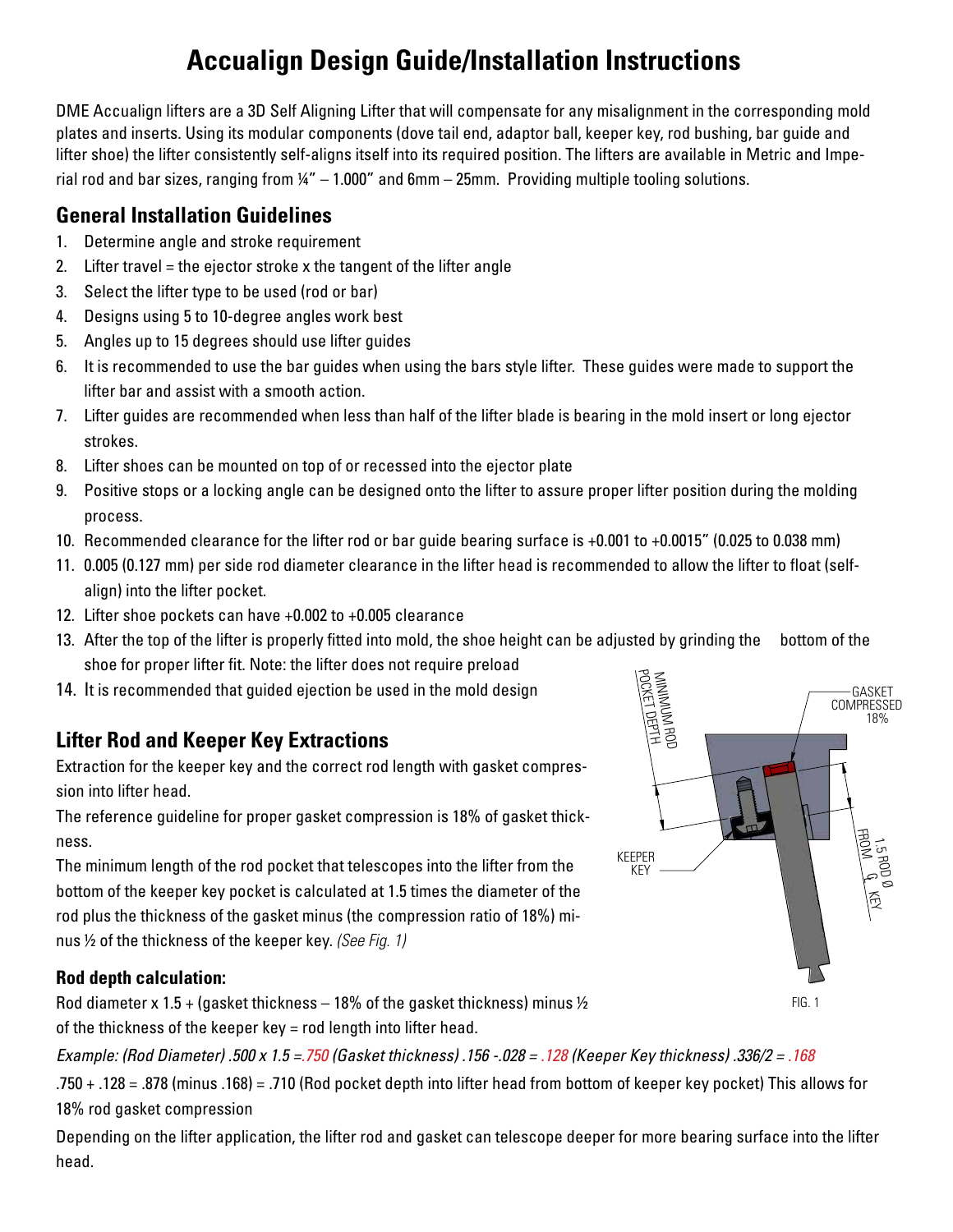## **Keeper Key and Rod Extraction Setup**

- 1. Place the keeper key model on desired angle and position into the bottom of lifter (0.005 below bottom of lifter) *(STEP 1)*
- 2. Extract the keeper key pocket into the bottom of the lifter (pockets can have +0.010 to +0.015 per side wall clearance)
- 3. Using the keeper key model for hole locations, create screw threads and the lifter rod pocket per the guidelines (STEP 2)



- 4. Install the lifter rod in adapter ball (that is in the lifter shoe track) and set the rod into the rod pocket.
- 5. With the lifter and components installed into the mold base design and allowing for the compressed gasket, measure the length of the lifter rod *(FIG. 2)*
- 6. Using this dimension, cut the lifter rod
- 7. Set the gasket and lifter rod into the hole to check to see if the compression is correct
- 8. Insert the keeper key into the keeper key pocket along with the button head screw
- 9. Using the Keeper key as the Extraction model, extract the keeper key slots on to the lifter rod. (Note: this is to insure the correct orientation of the dovetail) *(FIG. 3)*

#### **Accualign Lifter Rod**



#### Rod Gaskets

| <b>PART</b><br><b>NUMBER</b> | SI <sub>7</sub> F | THICK-<br><b>NESS</b> | <b>MINUS 18%</b><br>OF THICKNESS |
|------------------------------|-------------------|-----------------------|----------------------------------|
| <b>LRGK0250</b>              | 0250              | 0.100                 | $0.100 - 0.018 = 0.082$          |
| <b>LRGK0375</b>              | 0375              | 0.125                 | $0.125 - 0.023 = 0.102$          |
| <b>LRGK0500</b>              | 0500              | 0.156                 | $0.156 - 0.028 = 0.128$          |
| <b>LRGK0750</b>              | 0750              | 0.200                 | $0.200 - 0.036 = 0.164$          |
| <b>LRGK1000</b>              | 1000              | 0.266                 | $0.266 - 0.048 = 0.218$          |
|                              |                   |                       |                                  |



FIG. 3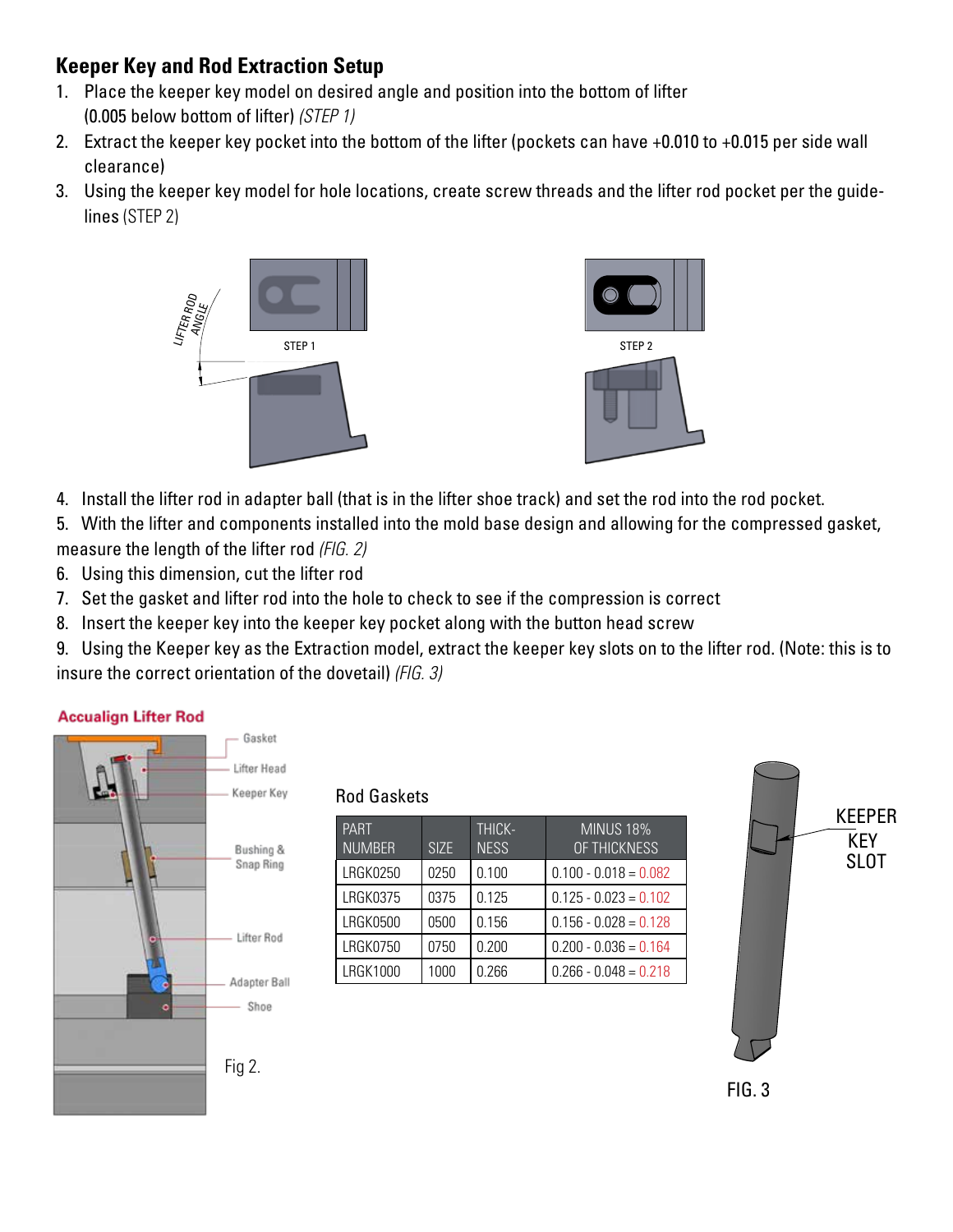## **Lifter Rod Bushing and Snap Ring Extraction**

- 1. Locate the rod bushing and snap ring in the proper location
- 2. Referring to snap ring chart, cut snap ring groove into tool *(FIG. 4 & Chart)*



| <b>PART</b><br><b>NUMBER</b> | <b>RING</b><br>Ø | <b>GROOVE</b><br>Ø    | <b>RING</b><br><b>THICKNESS</b> | MIN. GROOVE<br><b>WIDTH</b> | <b>BUSHING</b><br>0 <sub>D</sub> | <b>GROOVE</b><br><b>DEPTH</b> | <b>DISTANCE</b><br><b>FROM PL</b> |
|------------------------------|------------------|-----------------------|---------------------------------|-----------------------------|----------------------------------|-------------------------------|-----------------------------------|
| $EH-10$                      | 10.62mm          | 10.52mm $\pm$ .05     | $0.64$ mm $\pm .05$             | $0.74$ mm +.08/-.00         | 10 <sub>mm</sub>                 | $0.26$ mm                     | 2.50mm                            |
| EH-14                        | 15.07mm          | 14.85mm $\pm$ .05     | $0.89$ mm $\pm .05$             | $1.00$ mm $+.08/-.00$       | 14 <sub>mm</sub>                 | 0.425mm                       | 3.50mm                            |
| EH-20                        | 21.51mm          | $21.22$ mm $\pm .075$ | $0.89$ mm $\pm .05$             | $1.00$ mm $+.08/-.00$       | 20mm                             | $0.61$ mm                     | 3.00mm                            |
| EH-28                        | 30.10mm          | $29.87$ mm $\pm .075$ | $1.27$ mm $\pm .05$             | $1.40$ mm +.1/-.00          | 28mm                             | 0.935mm                       | 4.00mm                            |
| <b>DNH-33</b>                | 35.05mm          | $34.70$ mm +.25/-.00  | 1.14mm $\pm$ .05                | $1.30$ mm +.14/-.00         | 33mm                             | $0.85$ mm                     | 4.00mm                            |
| WH-50                        | 0.532            | $0.526 \pm 0.002$     | $0.025 \pm 0.002$               | $0.030 + 0.003/- 0.000$     | 0.500                            | 0.013                         | 0.090                             |
| <b>WH-62</b>                 | 0.658            | $0.651 \pm 0.002$     | $0.025 \pm 0.002$               | $0.030 + 0.003/- 0.000$     | 0.625                            | 0.013                         | 0.090                             |
| <b>WH-75</b>                 | 0.790            | $0.782 \pm 0.002$     | $0.031 \pm 0.002$               | $0.036 + 0.003/-000$        | 0.75                             | 0.016                         | 0.110                             |
| <b>WHT-112</b>               | 1.195            | $1.185 \pm 0.004$     | $.050 \pm .002$                 | $0.056 + 0.004/-000$        | 1.125                            | 0.030                         | 0.180                             |
| <b>WHT-137</b>               | 1.461            | $1.450 \pm 0.004$     | $.050 \pm .002$                 | $0.056 + 0.004/-000$        | 1.375                            | 0.0375                        | 0.180                             |

Cut a section view through the center of the lifter rod *(FIG. 2)* and check the dimensions to make of sure the following:

- correct gasket compression
- .005 clearance on the bottom of the keeper key
- lifter rod bushing is on the correct angle
- snap ring distance from the bottom is not over the recommended distance



#### **Accualign Lifter Rod**